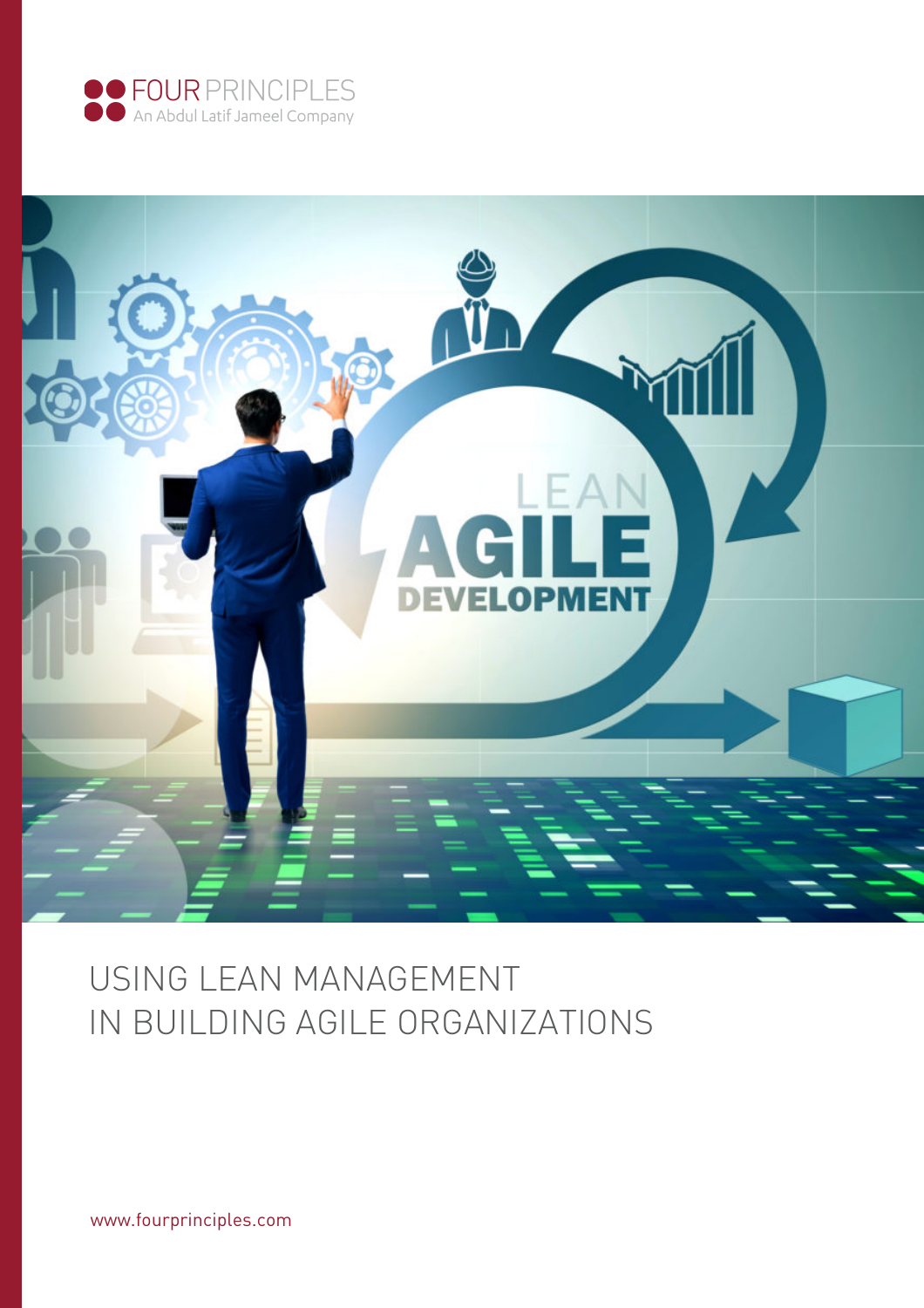#### IN TODAY'S MARKETPLACE, COMPANIES ARE FACED WITH THE NEED TO ADAPT QUICKLY TO RAPID CHANGES IN CUSTOMER DEMAND AND THE COMPETITIVE LANDSCAPE.

The accelerating pace of technological change and rising customer and client expectations put increasing pressure on companies seeking to be in the forefront of their industries. To stay on top of – let alone ahead of – these challenges, companies must continuously monitor, adapt and evolve to gain an advantage over competitors and maintain a stable relationship with customers.

A widespread result of these sweeping changes is greater uncertainty with regard to business models due to the unpredictability of product success and consumer demand. Trends change seemingly overnight, and a product or service that was cutting-edge while in development can easily be outmoded by the time it comes to market. To minimize such risks and succeed in this environment requires a high level of adaptability and flexibility. Companies must be able to assess the popularity of a product or service during – not after – the development process and change direction quickly when necessary. " The days of two, three, four-year road maps are behind us," says Stefano Gaspari, Principal at Four Principles. "Today companies need to be able to innovate in response to constantly changing customer requirements."

One of the most popular ways to transition a company to a more adaptable mindset is through the use of Lean/Agile methods. A Lean/Agile organization achieves both stability and adaptability by building a network of teams who are guided by a common purpose and focused on delivering value for all stakeholders at every level of the organization, along the value chain. Hallmarks of a truly Lean/Agile enterprise include a people-centered culture and rapid learning and decision cycles enabled by up-to-date and emerging technologies.

There is strong evidence that companies that employ a Lean/Agile management style enjoy greater growth than those that stick with traditional top-down structures. Data collected in a recent joint survey by Scrum Alliance and Forbes Insights show that Lean/Agile organizations accelerated their time to market, boosted revenue, and increased their pace of innovation by introducing a mindset of end-to-end accountability.

And across the board, companies with Lean/Agile structures report greatly improved employee morale and better success in attracting top talent.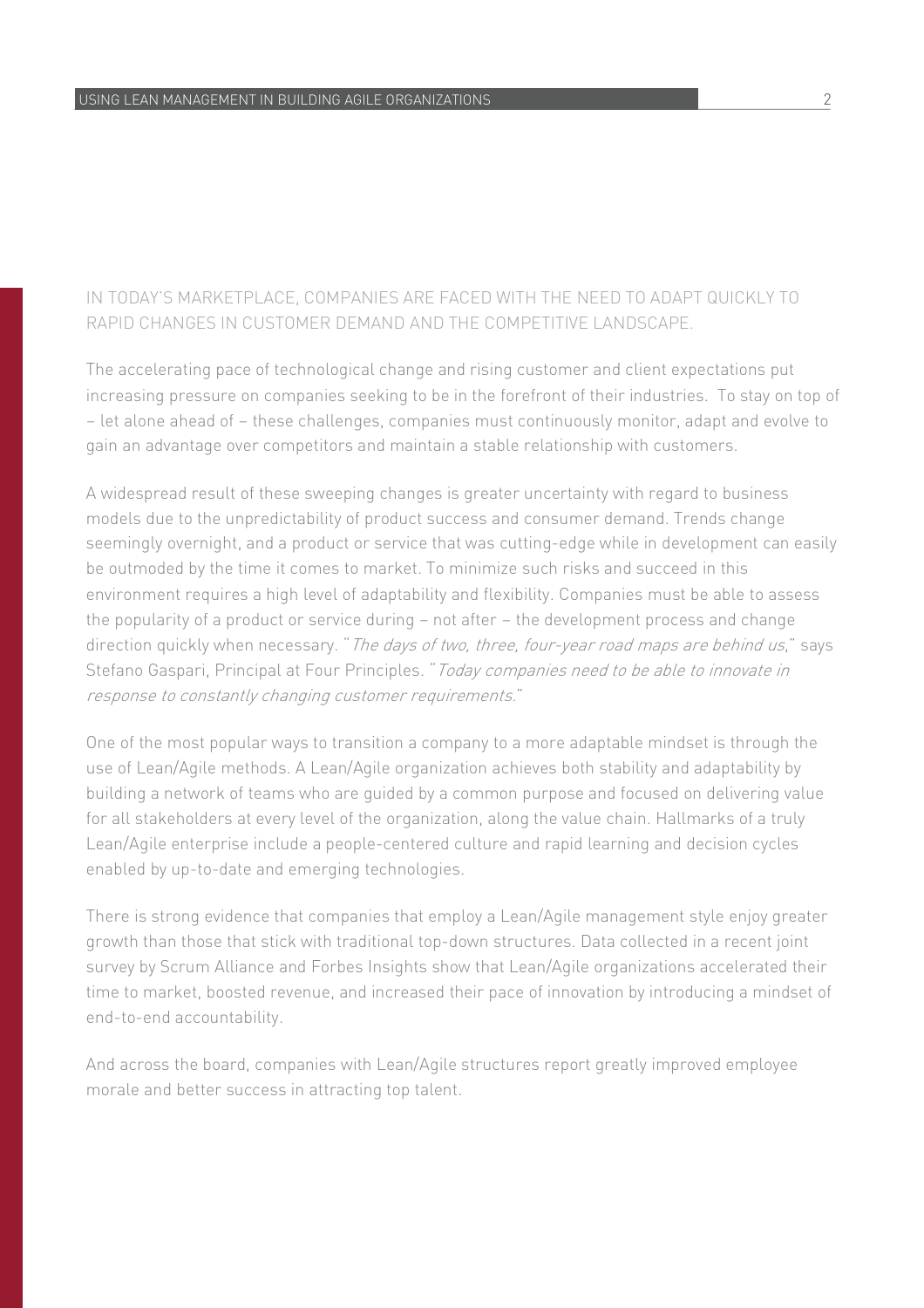"If your work involves urgent timelines and your projects require continuous evolution in response to changing demands and collaboration across departments, specialties and skillsets, then Lean/Agile is for you, "says James Ryan, Principal at Four Principles. "You'll be more competitive, your teams will be more productive, and quality will be higher." Meanwhile, companies with the rigid and hierarchical management strategies often characterized as "waterfall" are more likely to miss opportunities to capitalize on market changes and thus may jeopardize future success.

#### THE CHALLENGE OF CHANGE

There's no question, though, that making the transition to Lean/Agile requires a rethinking at all levels of a company, starting with leadership. Strict and static structures, hierarchical chains of command, and siloed areas of authority are some of the biggest barriers to creating a company culture in which flexibility and innovation can thrive.

To make an enterprise-wide Lean/Agile transition requires a willingness to reevaluate and modify everything from strategic planning to operating models to day-to-day processes. It requires a reorientation according to the guiding principles of customer-centricity, end-to-end accountability and greater flexibility and communication via the cross-pollination of interdependent and empowered teams.

Other more specific factors that facilitate the transition to Lean/Agile include flexible resource allocation, an open-plan and interactive (whether co-located or virtual) work environment, and role mobility.

A Lean/Agile transition may require changes to personnel and will certainly require new skillsets and the training to develop them. Most companies require guidance in the form of coaching and leadership training to follow through on an organization-wide commitment to agility. "The landscape is littered with companies that have attempted Lean/Agile transformations and fallen short," says Stefano Gaspari, Principal at Four Principles. "Getting the right help at the right time can make all the difference."

#### ASSEMBLING A FULL TOOLBOX

While Lean and Agile have separate definitions and histories and some differences in application, what they share is a focus on self-organizing, multi-functional teams and a series of principles and practices focused on process optimization and continuous, iterative cycles of improvement. Lean, which arose in the manufacturing industry, is a natural partner for Agile with its focus on eliminating waste and streamlining processes by including only tasks that add value.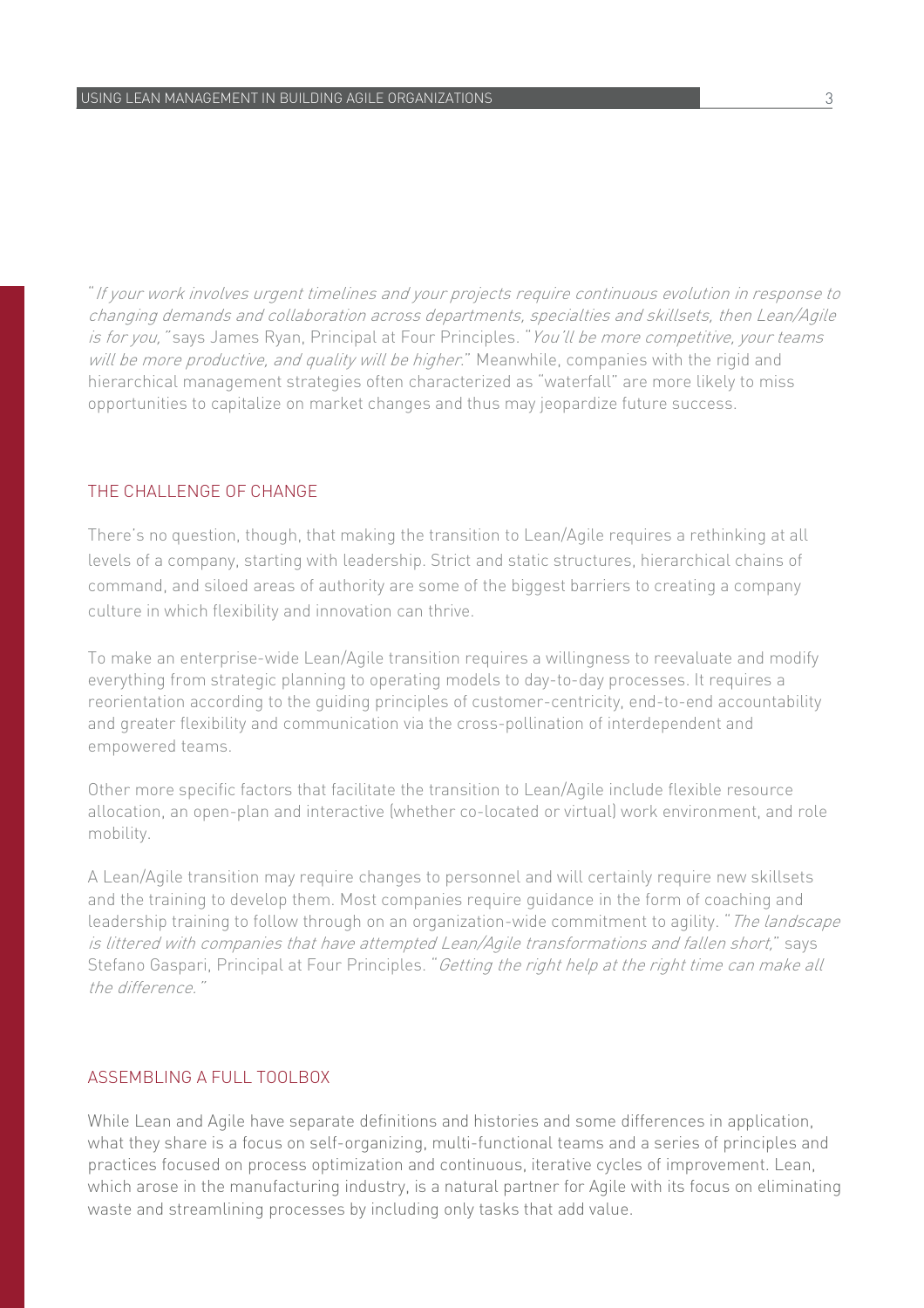Both concepts, while originally developed to cope with the challenges inherent in software, technology and industry, have turned out to have broad application to all fields of business and even beyond that into fields such as education, finance, and even the military. Specific processes and steps may require modification, but the general outline holds true whether the end goal is a physical product, a service such as health care delivery, or a campaign such as in advertising and marketing.

"The same general categories of outcomes tend to be important regardless of industry," says James Ryan, Principal at Four Principles. "Time to market or speed of delivery is important no matter what you're doing."

Within a Lean/Agile framework, leaders and teams often employ concrete methods such as Scrum, Kanban, Hoshin Kanri, and other well-developed approaches to creating and running a team-based organization. Scrum offers a structured framework for project and product management in which self-organized teams meet daily in so called "huddles", "scrums", or "stand-ups". Where work is broken into short-term cycles known as sprints at the end of which deliverables are tested and the incremental learnings are fed back into the system for iterative product delivery.

Teams may use Kanban boards as visual project management aids to track steps and improve communication and collaboration. Hoshin Kanri, also known as Policy Deployment, is a goalmanagement methodology designed to eliminate inconsistent direction and make sure that action in every area of the company aligns with strategic goals.

Scaling models can help companies organize teams according to a broader companywide structure, often featuring overlapping groups designated as squads, chapters, tribes and sometimes guilds. Dutch finance giant ING embarked on such a full-scale Lean/Agile transformation in 2015 with the goal of providing seamless, fully integrated customer service via multiple access channels and better understanding the customer journey. Following a model developed by Spotify and used successfully by companies such as Netflix, Google, and Zappos, ING reorganized multiple disciplines into small, self-steering multidisciplinary squads, typically made up of no more than nine people, gathered into tribes of up to 150 people linked by interconnected missions. Over the course of two years they rolled the new structure out to the entire headquarters and consider it key to the company's continued success.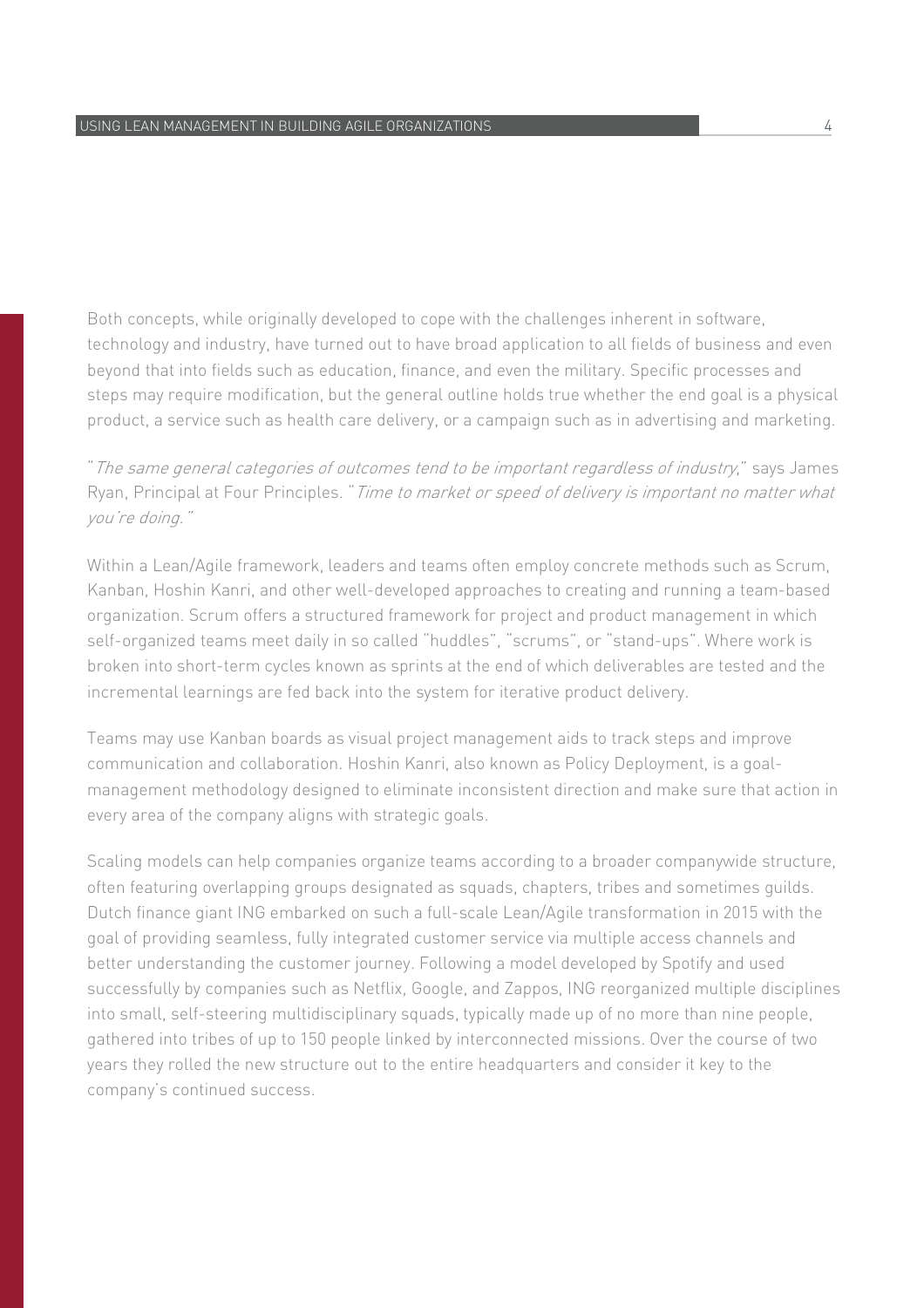Another concept central to scaling Agile throughout a company is the idea of servant leadership, or the reorientation of authority so that those at the managerial and C-suite levels are taking their cues from those actually doing the work. Manufacturing giant Gore has earned a name for itself as a management revolutionary by moving from a top-down "pyramid" structure to a more democratic one the company describes as a "lattice" with no fixed or assigned authority. Employees interact directly with one another rather than through intermediaries and set tasks and objectives according to project needs. As part of this shift, managers take on new roles, functioning more as facilitators than as supervisors. With less responsibility to direct others, managers are freed to support the skills and goals of others, eliminate gaps and obstacles that could be preventing teams from functioning at their highest capacity, and providing strategic guidance.

Other organizations have taken this idea even further by moving to what's known as a "flat" organizational chart. The Japanese concept of Kaizen exemplifies this type of rethinking as it empowers all employees, regardless of level, to call out a problem or inefficiency and suggest improvement.

"The goal is to give every team end-to-end accountability for specific outcomes and allow them to make their own decisions about how to best achieve those outcomes," says Ernest Nedic, Director of Four Principles' Kaizen Lab. "Across the enterprise, everyone is operating with a mandate to deliver the best value to clients as quickly as possible while making sure each decision is aligned with strategic goals." Four Principles specializes in providing the in-depth Lean/Agile leadership training necessary to achieve this cultural shift.

#### LEAN/AGILE: THE GAME-CHANGERS

Complete end-to-end agility can have astonishing results. Take the example of Wikispeed, which developed 100-mpg prototype automobile in less than three months. The brainchild of Joe Justice of Scrum, Inc., Wikispeed earned a place in history as a disruptor of the auto industry for their Scrumbased radical management style and scrappy approach to design and manufacturing. It all started with Justice's ambition to win a \$10 million X Prize offered by Progressive Insurance to the first team able to successfully build a car with a fuel efficiency of 100 miles per gallon that also meet roadlegal safety standards. Going up against well-funded companies and universities, Justice and his team of 44 came up with a functioning prototype in less that three months and tied for tenth place in the mainstream class.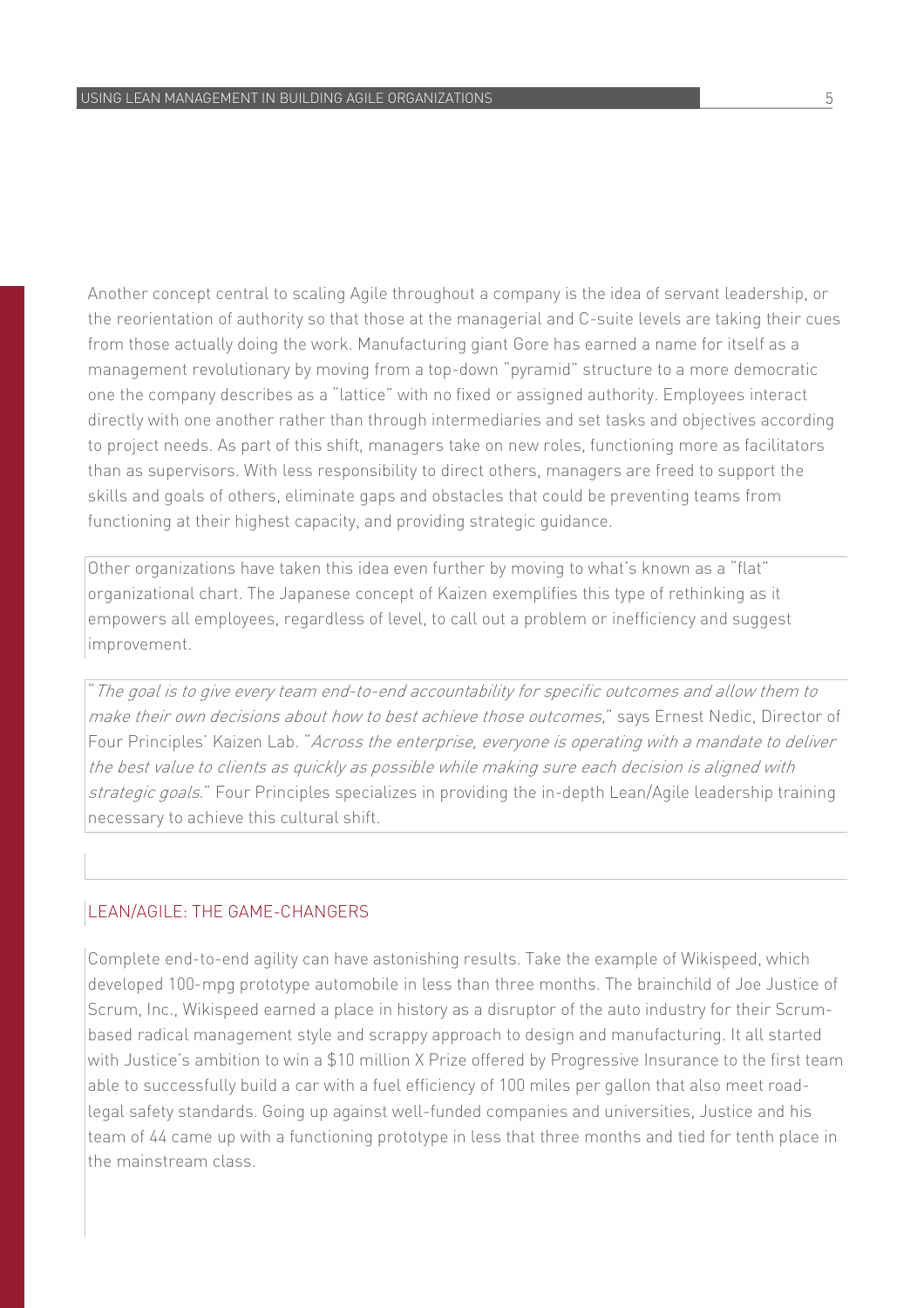With members located in four different countries, Team Wikispeed organized their project in oneweek sprints that iterated not just one component, but the entire car every seven days. Learnings were used to re-organize priorities, resulting in a radically accelerated pace of development. Using the \$10,000 "consolation prize" money from the X Prize, Wikispeed continued to develop their Roadster, which is now available for purchase on their website in eight separate modules, in the process providing a model for others who wish to start small and go big.

Today, Wikispeed is an open-source hub of design knowledge, offering plans and specs for free, and with prototypes in the works for a next-generation mail delivery vehicle, taxicab, and ultra-light race car. They continue to be cited as a model of organizational agility, one that demonstrates how an unknown newcomer, or "nobody," in a particular market can become not only a "somebody," but a groundbreaking innovator others look to for inspiration.

No company that has attempted an Agile transformation hasn't encountered pain points along the way. But the Four Principles approach, which combines the best and most practical aspects of Lean and Agile, provides enterprises the guidance and tools they need to tackle such ambitious organizational change. With a proven track record of optimizing businesses across a wide variety of sectors, Four Principles utilizes the full range of Lean and Agile concepts and techniques to reprogram corporate culture and achieve a Lean/Agile thinking mindset. The result is a comprehensive yet concrete model for organizational change. Contact us to learn more.